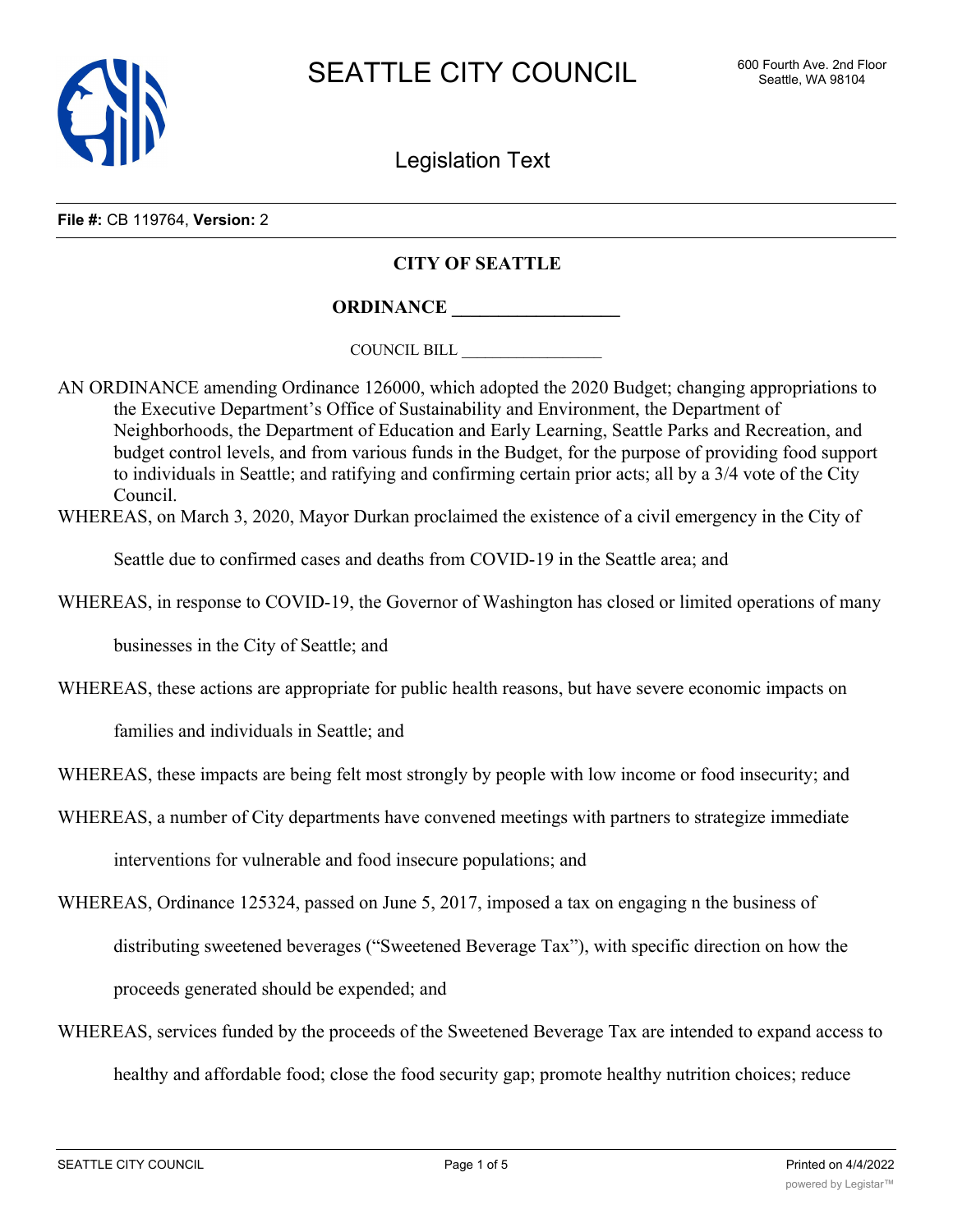disparities in social, developmental, and education readiness and learning for children; assist high

school graduates to enter college; and expand services for the birth-to-five population and their families;

and

WHEREAS, the Mayor and City Council wish to redirect some Sweetened Beverage Tax resources to increase

food access for the people of Seattle; NOW, THEREFORE,

## **BE IT ORDAINED BY THE CITY OF SEATTLE AS FOLLOWS:**

Section 1. To effectuate Ordinance 125886, which creates a separate fund for Sweetened Beverage Tax revenues, the appropriations for the following items in the 2020 Budget are modified as follows:

| <b>Item</b>  | Fund                                                   | <b>Department</b>                                       | <b>Budget Summary Level</b>                                                                  | <b>Amount</b>   |
|--------------|--------------------------------------------------------|---------------------------------------------------------|----------------------------------------------------------------------------------------------|-----------------|
| 1.1          | General Fund<br>(00100)                                | Department of<br><b>Education</b> and<br>Early Learning | Early Learning (BO-EE-IL100)                                                                 | $(\$2,680,185)$ |
|              | Sweetened<br>Beverage Tax FundEducation and<br>(00155) | Department of<br>Early Learning                         | Early Learning (BO-EE-IL100)                                                                 | \$2,680,185     |
| 1.2          | General Fund<br>(00100)                                | Department of<br><b>Education</b> and<br>Early Learning | Post-Secondary Programs (BO-EE-<br>IL300)                                                    | $(\$3,420,871)$ |
|              | Sweetened<br>Beverage Tax FundEducation and<br>(00155) | Department of<br>Early Learning                         | Post-Secondary Programs (BO-EE-<br>IL300)                                                    | \$3,420,871     |
| 1.3          | General Fund<br>(00100)                                | <b>Executive (Office</b><br>Environment)                | Office of Sustainability &<br>of Sustainability & Environment (BO-SE-X1000)                  | $(\$204,931)$   |
|              | Sweetened<br>(00155)                                   | <b>Executive (Office</b><br>Environment)                | Office of Sustainability &<br>Beverage Tax Fundof Sustainability & Environment (BO-SE-X1000) | \$204,931       |
| <b>Total</b> |                                                        |                                                         |                                                                                              | \$0             |

Section 2. To support the appropriations moves made in Section 1 of this ordinance, and to move 2019 Sweetened Beverage Tax revenues into the Sweetened Beverage Tax Fund, cash is transferred as shown in the following table: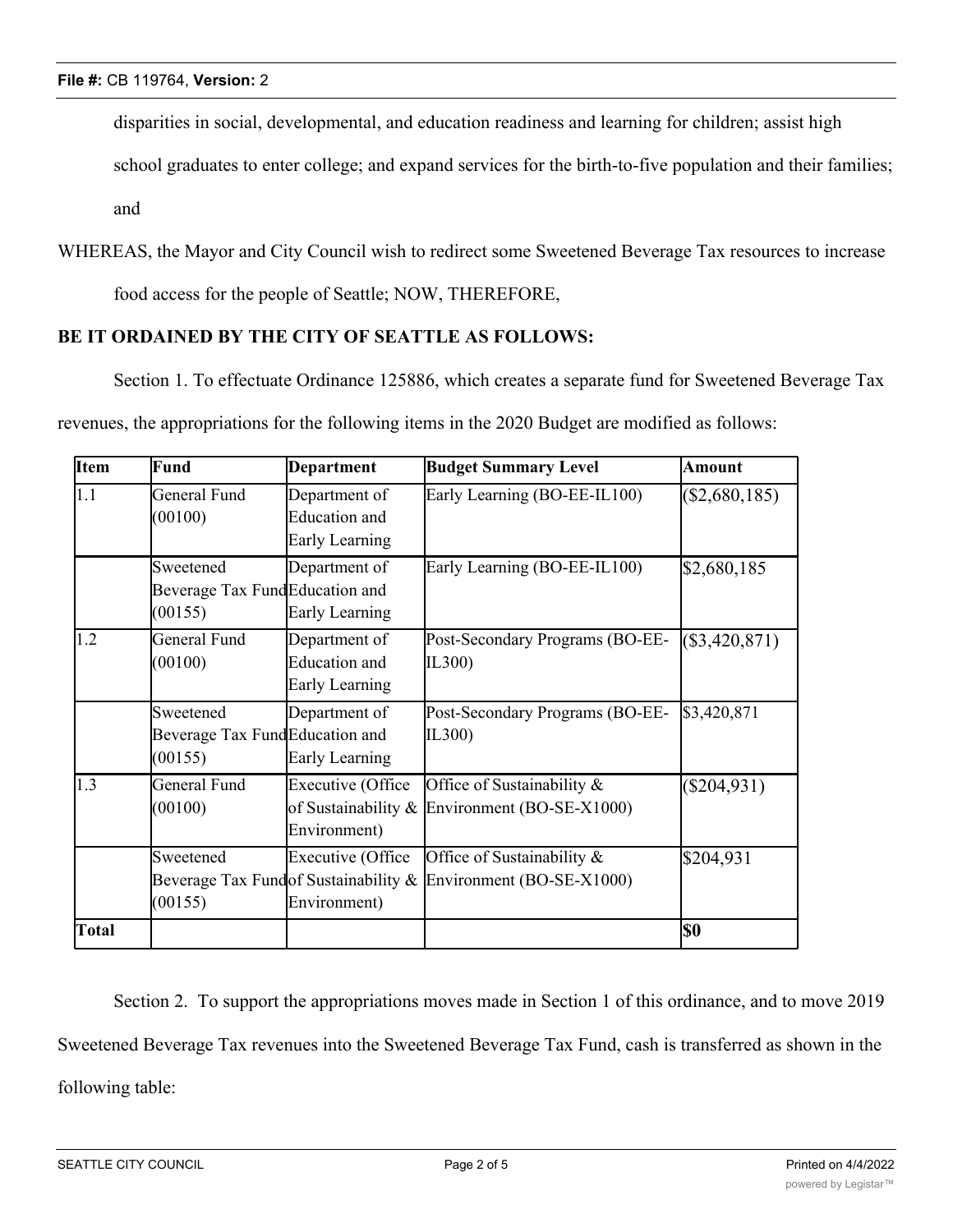| <b>Item</b> | Fund                           | <b>Amount Transferred</b>     |
|-------------|--------------------------------|-------------------------------|
|             | General Fund (00100)           | $$13,660,398$ transferred out |
|             | Sweetened Beverage Tax (00155) | $$13,660,398$ transferred in  |

Section 3. In order to pay for necessary costs and expenses incurred or to be incurred in 2019, but for which insufficient appropriations were made due to causes that could not reasonably have been foreseen at the time of making the 2020 Budget, appropriations for the following items in the 2020 Budget are increased from the funds shown, as follows:

| Item         | Fund                                      | Department                          | <b>Budget Summary Level</b>                                                 | Amount          |
|--------------|-------------------------------------------|-------------------------------------|-----------------------------------------------------------------------------|-----------------|
| 3.1          | Sweetened<br>Beverage Tax<br>Fund (00155) | Seattle Parks &<br>Recreation       | Cost Center M&R (BO-PR-10000)                                               | (\$265,115)     |
|              | Sweetened<br>Beverage Tax<br>Fund (00155) | Seattle Parks &<br>Recreation       | <b>Recreation Facility Programs (BO-</b><br>PR-50000)                       | (S147, 604)     |
|              | Sweetened<br>Beverage Tax<br>Fund (00155) | Department of<br>Neighborhoods      | Community Building (BO-DN-<br><b>I3300)</b>                                 | $(\$3,225,000)$ |
| 3.2          | Sweetened<br>Beverage Tax<br>Fund (00155) | of Sustainability<br>& Environment) | Executive (Office Office of Sustainability and<br>Environment (BO-SE-X1000) | \$5,000,000     |
| <b>Total</b> |                                           |                                     |                                                                             | \$1,362,281     |

Section 4. Any act consistent with the authority of this ordinance taken prior to its effective date is ratified and confirmed.

Section 5. The Council requests that the Office of Sustainability and Environment prioritize supporting

the following categories of Seattle residents, should the City fund additional food assistance in the future:

A. Immigrants and refugees, regardless of immigration status, and including recipients of the State-

Funded Food Assistance Program;

B. Individuals aged 60 years or older;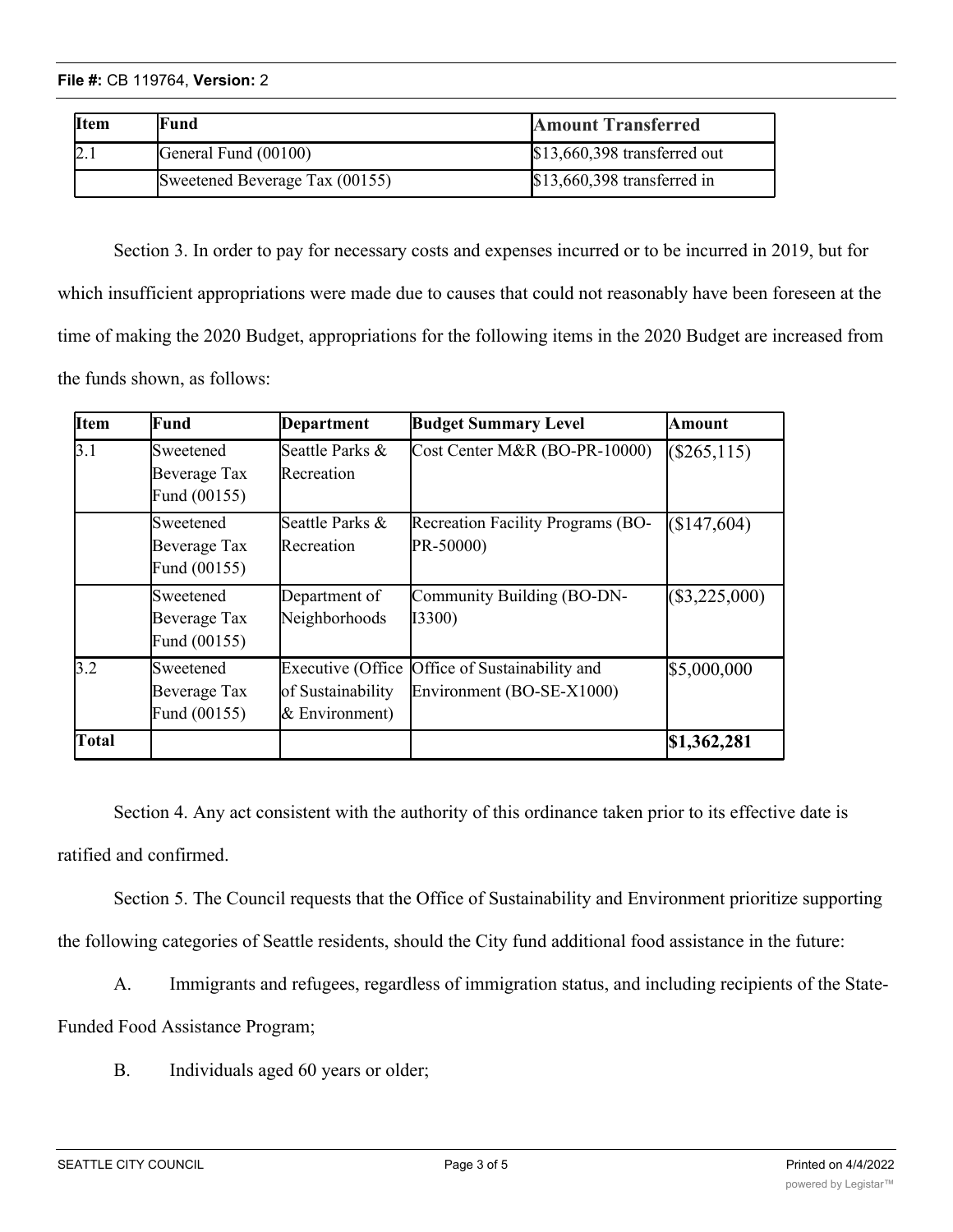## **File #:** CB 119764, **Version:** 2

C. Individuals with disabilities;

D. Workers dislocated due to the COVID-19 civil and state emergency; and

E. Individuals enrolled in City assistance programs, such as Fresh Bucks and the Utility Discount Program.

Section 6. The Council requests that the Office of Sustainability and Environment continue to pursue partnerships with additional retailers, with a preference for those with unionized employees, for its emergency grocery voucher program so that program participants have a wider range of options for purchasing their groceries and other eligible household items.

Section 7. This ordinance shall take effect and be in force 30 days after its approval by the Mayor, but if not approved and returned by the Mayor within ten days after presentation, it shall take effect as provided by Seattle Municipal Code Section 1.04.020.

Passed by a 3/4 vote of all the members of the City Council the day of

\_\_\_\_\_\_\_\_\_\_\_\_\_\_\_\_\_\_\_\_\_\_\_\_\_, 2020, and signed by me in open session in authentication of its passage this  $\frac{day}{f}$  of  $\frac{1}{2020}$ .

President of the City Council

Approved by me this day of  $\qquad \qquad$ , 2020.

Jenny A. Durkan, Mayor